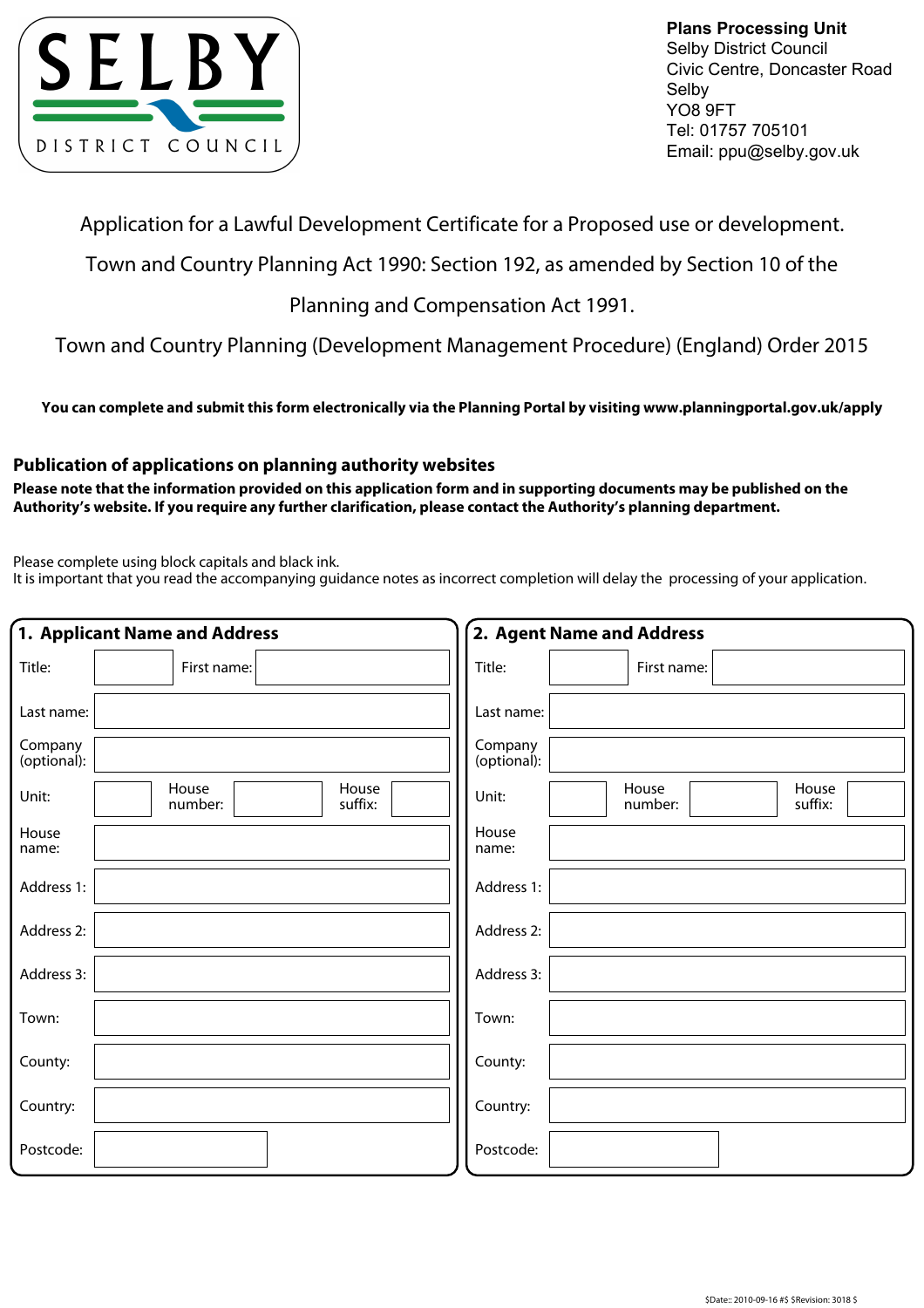| <b>3. Site Address Details</b>                                                                |                                                                              | <b>4. Pre-application Advice</b>                                                                                                                                               |
|-----------------------------------------------------------------------------------------------|------------------------------------------------------------------------------|--------------------------------------------------------------------------------------------------------------------------------------------------------------------------------|
|                                                                                               | Please provide the full postal address of the application site.              | Has assistance or prior advice been sought from the local                                                                                                                      |
| House<br>Unit:<br>number:                                                                     | House<br>suffix:                                                             | authority about this application?<br> Yes<br> No                                                                                                                               |
| House<br>name:                                                                                |                                                                              | If Yes, please complete the following information about the advice<br>you were given. (This will help the authority to deal with this                                          |
| Address 1:                                                                                    |                                                                              | application more efficiently).<br>Please tick if the full contact details are not                                                                                              |
| Address 2:                                                                                    |                                                                              | known, and then complete as much as possible:                                                                                                                                  |
| Address 3:                                                                                    |                                                                              | Officer name:                                                                                                                                                                  |
| Town:                                                                                         |                                                                              | Reference:                                                                                                                                                                     |
| County:                                                                                       |                                                                              |                                                                                                                                                                                |
| Postcode<br>(optional):                                                                       |                                                                              | Date DD/MM/YYYY:                                                                                                                                                               |
| Description of location or a grid reference.<br>(must be completed if postcode is not known): |                                                                              | (must be pre-application submission)                                                                                                                                           |
| Easting:                                                                                      | Northing:                                                                    | Details of pre-application advice received?                                                                                                                                    |
| Description:                                                                                  |                                                                              |                                                                                                                                                                                |
|                                                                                               |                                                                              |                                                                                                                                                                                |
|                                                                                               |                                                                              |                                                                                                                                                                                |
|                                                                                               |                                                                              |                                                                                                                                                                                |
| Please state the applicant's interest in the land?<br>No<br>Yes<br>Owner:                     | 5. Lawful Development Certificate - Interest In Land<br>Lessee:              | Yes<br>No<br>Occupier:<br>Yes<br>No<br>If Yes to Lessee or Occupier please give details of the owner and state whether they have been informed in writing of this application: |
| Name                                                                                          |                                                                              | Have they been informed<br>in writing of the application<br>Address<br>Yes<br>No                                                                                               |
|                                                                                               |                                                                              |                                                                                                                                                                                |
|                                                                                               |                                                                              | if No to all the above, pleases give name and addresses of anyone you know who has an interest in the land:                                                                    |
| Name                                                                                          | Address                                                                      | Have they been<br>Nature of<br>informed of the<br>if they have not been informed of the<br>interest<br>application?<br>application please explain why not<br>in the land       |
|                                                                                               |                                                                              | <b>Yes</b><br>No.                                                                                                                                                              |
|                                                                                               |                                                                              |                                                                                                                                                                                |
|                                                                                               |                                                                              |                                                                                                                                                                                |
|                                                                                               |                                                                              |                                                                                                                                                                                |
|                                                                                               |                                                                              |                                                                                                                                                                                |
|                                                                                               |                                                                              |                                                                                                                                                                                |
|                                                                                               |                                                                              |                                                                                                                                                                                |
| 6. Authority Employee / Member<br>With respect to the Authority:                              |                                                                              |                                                                                                                                                                                |
| 1. I am a member of staff<br>2. I am an elected member                                        | 3. I am related to a member of staff<br>4. I am related to an elected member | Do any of these statements apply to you?<br>No<br>Yes                                                                                                                          |
|                                                                                               | If Yes, please provide details of the name, relationship and role            |                                                                                                                                                                                |
|                                                                                               |                                                                              |                                                                                                                                                                                |

| $CD2$ $CD3$ $CD1$ $CD2$ $CD3$ $CD4$ $CD5$ $CD6$ $CD7$ $CD8$ $CD9$ $CD1$ $CD2$ $CD3$ $CD4$ $CD5$ $CD6$ $CD7$ $CD8$ $CD9$ |  |
|-------------------------------------------------------------------------------------------------------------------------|--|
|                                                                                                                         |  |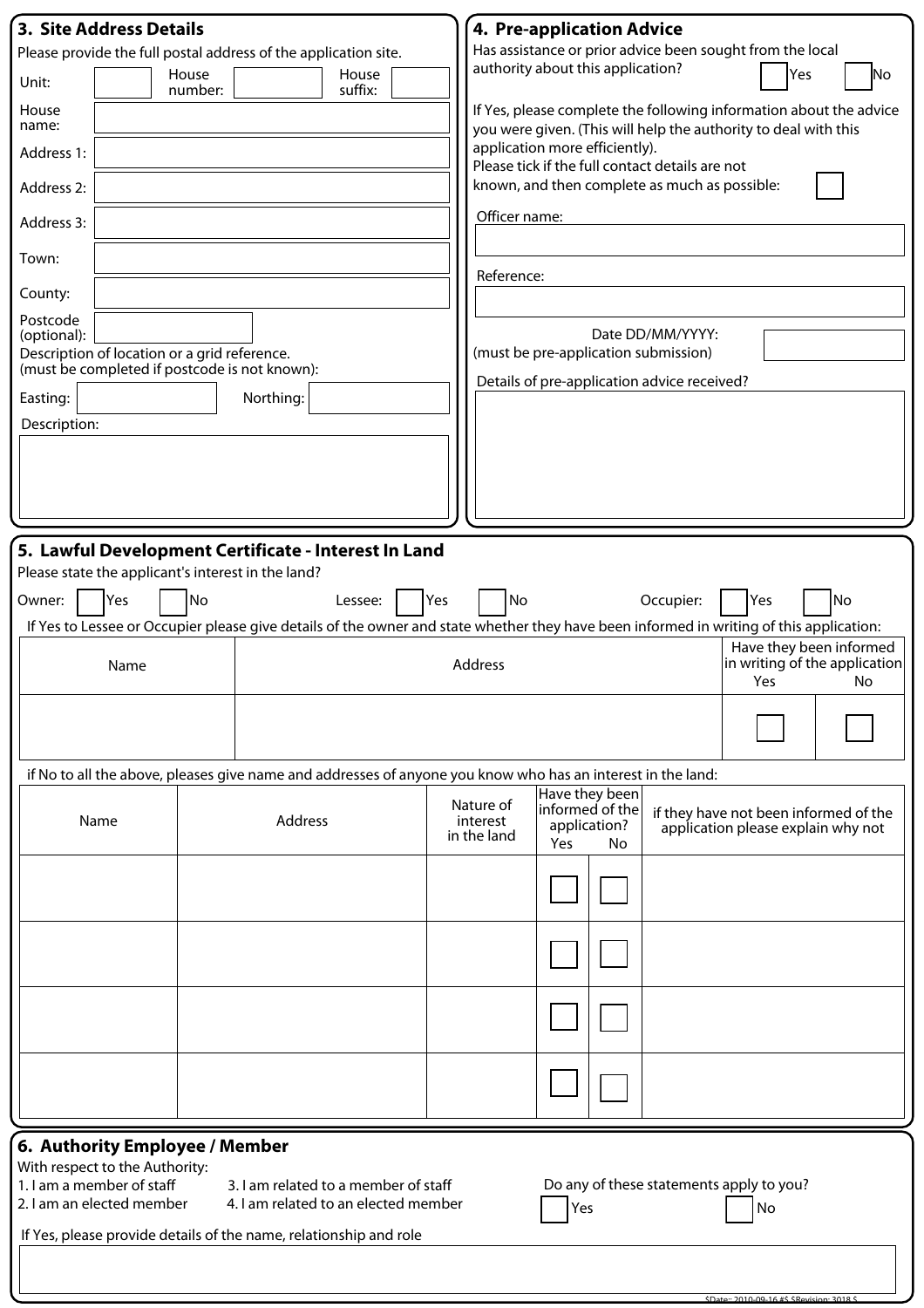| 7. Grounds For Application                                                                                                                                                                 |                                                                                                                                                         |
|--------------------------------------------------------------------------------------------------------------------------------------------------------------------------------------------|---------------------------------------------------------------------------------------------------------------------------------------------------------|
| <b>Information About The Existing Use(s)</b>                                                                                                                                               | <b>Information About The Proposed Use(s)</b>                                                                                                            |
| Please explain why you consider the existing or last use of the land<br>is lawful, or why you consider that any existing buildings, which it<br>is proposed to alter, or extend are lawful | If you consider the proposed use is within a 'Use Class' in the Town<br>and Country Planning (Use Classes) Order 1987 (as amended), state<br>which one: |
|                                                                                                                                                                                            |                                                                                                                                                         |
|                                                                                                                                                                                            | Is the proposed operation or use:                                                                                                                       |
|                                                                                                                                                                                            | Temporary<br>Permanent                                                                                                                                  |
|                                                                                                                                                                                            | If temporary please give details:                                                                                                                       |
|                                                                                                                                                                                            |                                                                                                                                                         |
| Please list the supporting documentary evidence (such as a                                                                                                                                 |                                                                                                                                                         |
| planning permission) which accompanies this application:                                                                                                                                   | Please state why you consider that a Lawful Development                                                                                                 |
| 1.                                                                                                                                                                                         | Certificate should be granted for this proposal:                                                                                                        |
| 2.                                                                                                                                                                                         |                                                                                                                                                         |
| 3.                                                                                                                                                                                         |                                                                                                                                                         |
| 4.                                                                                                                                                                                         |                                                                                                                                                         |
|                                                                                                                                                                                            |                                                                                                                                                         |
| 5.                                                                                                                                                                                         |                                                                                                                                                         |
| If you consider the existing, or last use is within a 'Use Class' in the<br>Town and Country Planning (Use Classes) Order 1987 (as                                                         |                                                                                                                                                         |
| amended), state which one:                                                                                                                                                                 |                                                                                                                                                         |
|                                                                                                                                                                                            |                                                                                                                                                         |
| 8. Description Of Proposal                                                                                                                                                                 |                                                                                                                                                         |
| Does the proposal consist of, or include:                                                                                                                                                  | No                                                                                                                                                      |
| a) The carrying out of building or other operations?                                                                                                                                       | Yes<br>If Yes to a, please give detailed description of all such operations (includes the need to describe any proposal to alter or create a new        |
| indicate on your plans (in the case of a proposed building the plan should indicate the precise siting and exact dimensions):                                                              | access, layout any new street, construct any associated hard-standings, means of enclosure or means of draining the land/buildings) and                 |
|                                                                                                                                                                                            |                                                                                                                                                         |
|                                                                                                                                                                                            |                                                                                                                                                         |
|                                                                                                                                                                                            |                                                                                                                                                         |
| b) Change of use of the land or building(s)?                                                                                                                                               | Yes<br>No<br>If Yes to b, please give a full description of the scale and nature of the proposed use, including the processes to be carried out, any    |
| machinery to be installed and the hours the proposed use will be carried out:                                                                                                              |                                                                                                                                                         |
|                                                                                                                                                                                            |                                                                                                                                                         |
|                                                                                                                                                                                            |                                                                                                                                                         |
|                                                                                                                                                                                            |                                                                                                                                                         |
| If Yes to b, please describe fully the existing or the last known use, with the date this use ceased:                                                                                      |                                                                                                                                                         |
|                                                                                                                                                                                            |                                                                                                                                                         |
|                                                                                                                                                                                            |                                                                                                                                                         |
| Has the proposal been started?                                                                                                                                                             | No<br>Yes                                                                                                                                               |
|                                                                                                                                                                                            | \$Date:: 2010-09-16 #\$ \$Revision: 3018 \$                                                                                                             |